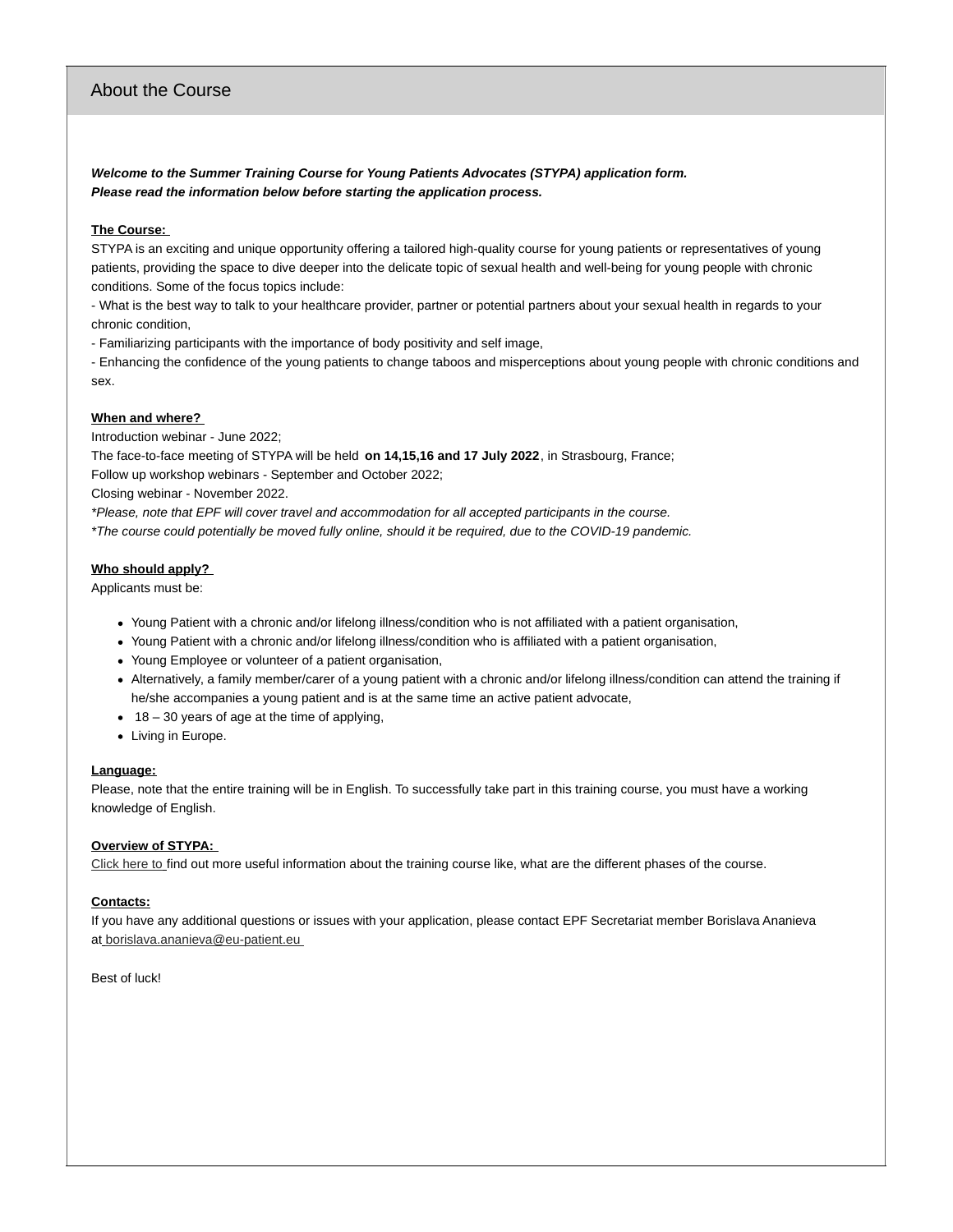### Application Instructions

Before starting your application form, please be sure to note the following:

- Please answer each question in full. Incomplete applications and/or applications received after the deadline of **15 April 2022, 23:59 Central European Time** are not valid and will not be reviewed by the Training Course Organisation committee.
- To ensure that you have sufficient time to correctly complete your application, we suggest that you first complete your application in a Word document and then copy/paste your text answers into the online form. [Here](https://www.eu-patient.eu/globalassets/stypa_pdf.pdf) you can find a pdf version of the application where you could see all the questions. You will be able to go back and finish your application in more than one session as long as you use the same computer!
- EPF will use the information you provide to assess your application. You can view EPF's privacy policy [here.](https://www.eu-patient.eu/about-epf/epf-privacy-policy/)
- Places for the course are limited. You will be notified for the results, by 15 May 2022.

#### **How will your data be used?**

If you are selected for this course EPF will share your application details with People Dialogue and Change, who facilitate the course on EPF'S behalf. People Dialogue and Change will use the information you have given us to enable you to participate in the training course. For instance they will use your email and phone number to send you details of the online events and activities in the programme. Your contact details and recordings of you in webinars may also be shared with other participants to enable collaboration. You can view People Dialogue and Changes Privacy Policy [here.](https://app.box.com/s/alaz04i7ojifn775lbatb4vk00li1dz7)

Both EPF and People Dialogue and Change (PDC) may retain successfully selected applicants' details to invite them to participate in further EPF projects.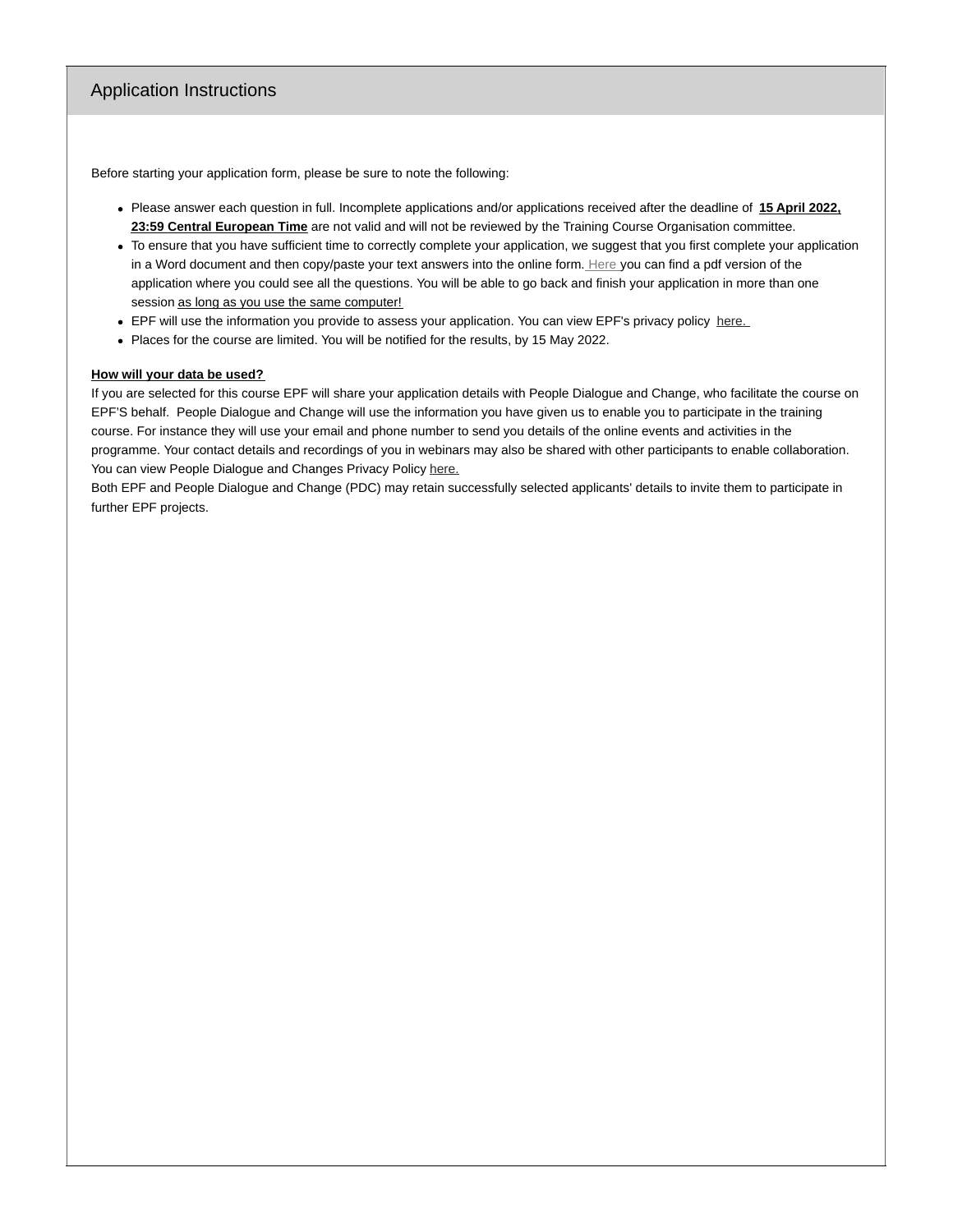# Application Structure

The application form contains the following sections. Please make sure that you complete all parts of this form.

- 1. About the Course
- 2. Application Instructions
- 3. Application Structure
- 4. Declaration of Commitment
- 5. Applicant's General Information
- 6. Logistic Information Should You Get Accepted to the Course
- 7. Language
- 8. Motivation
- 9. Other Specific Requirements
- 10. Terms and Conditions
- 11. Certification and Acknowledgements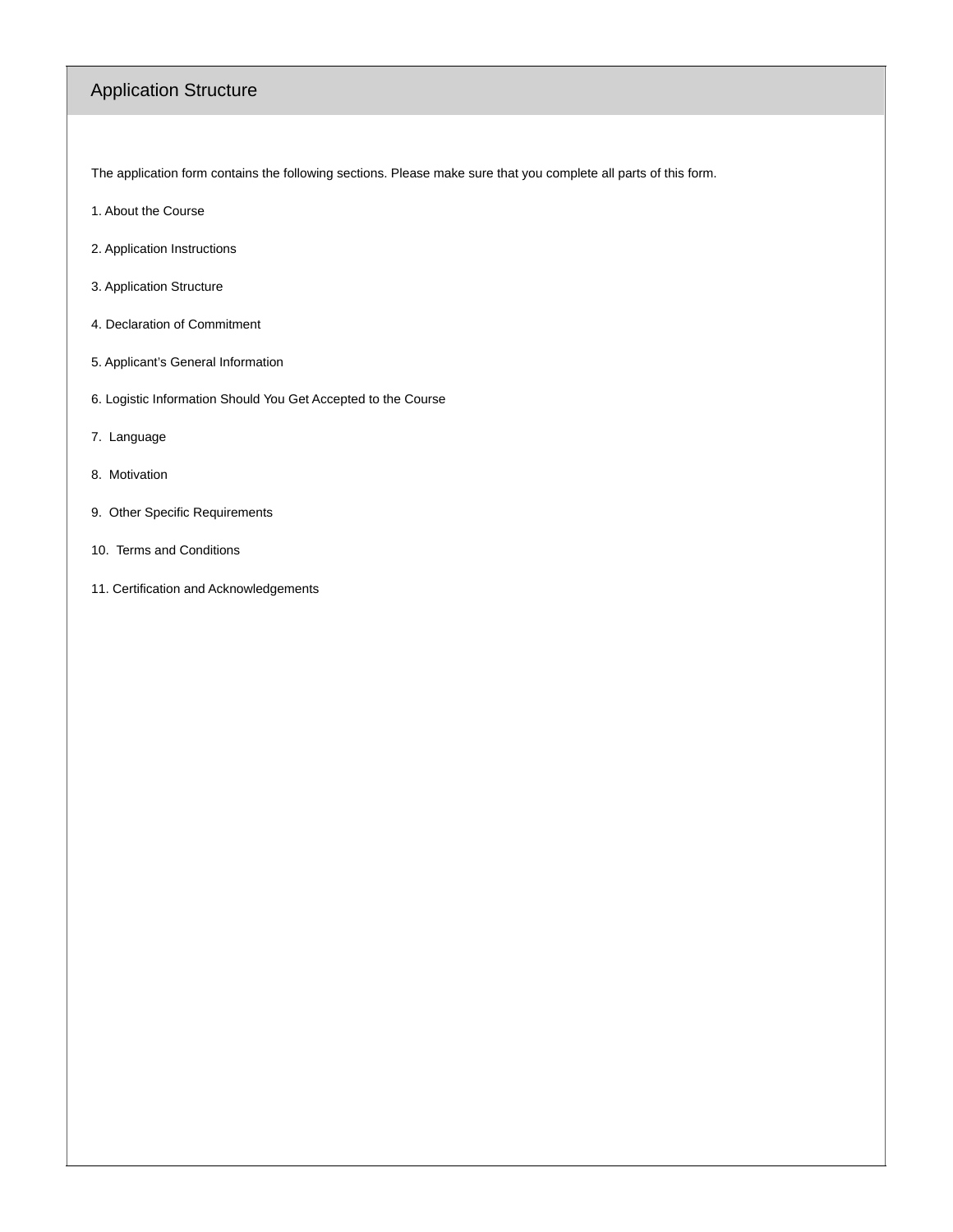### Declaration of Committment

\* 1. I commit to take part in the full training course (starting in June 2022 and ending in November 2022) and I acknowledge this will require engagement from my side, including:

- Attending the online introduction webinar in June 2022,

- Attending the face-to-face event on 14,15,16 and 17 July 2022 (in person, in Strasbourg, France),

- Attending three workshop webinars in September and October 2022 (online),

- Attending the closing webinar in November 2022 (online).

Yes

No

\* 2. If I get accepted, I agree that pictures and videos in which I may appear, taken throughout the course can be shared publicly, with the intent of promotion of the training course. I understand I will be informed in advance if videos for public use are being recorded.

Yes No

\* 3. I confirm that I have access to a computer or tablet that is connected to the internet and capable of video chat, which I can use to take part in the STYPA programme.

Yes

No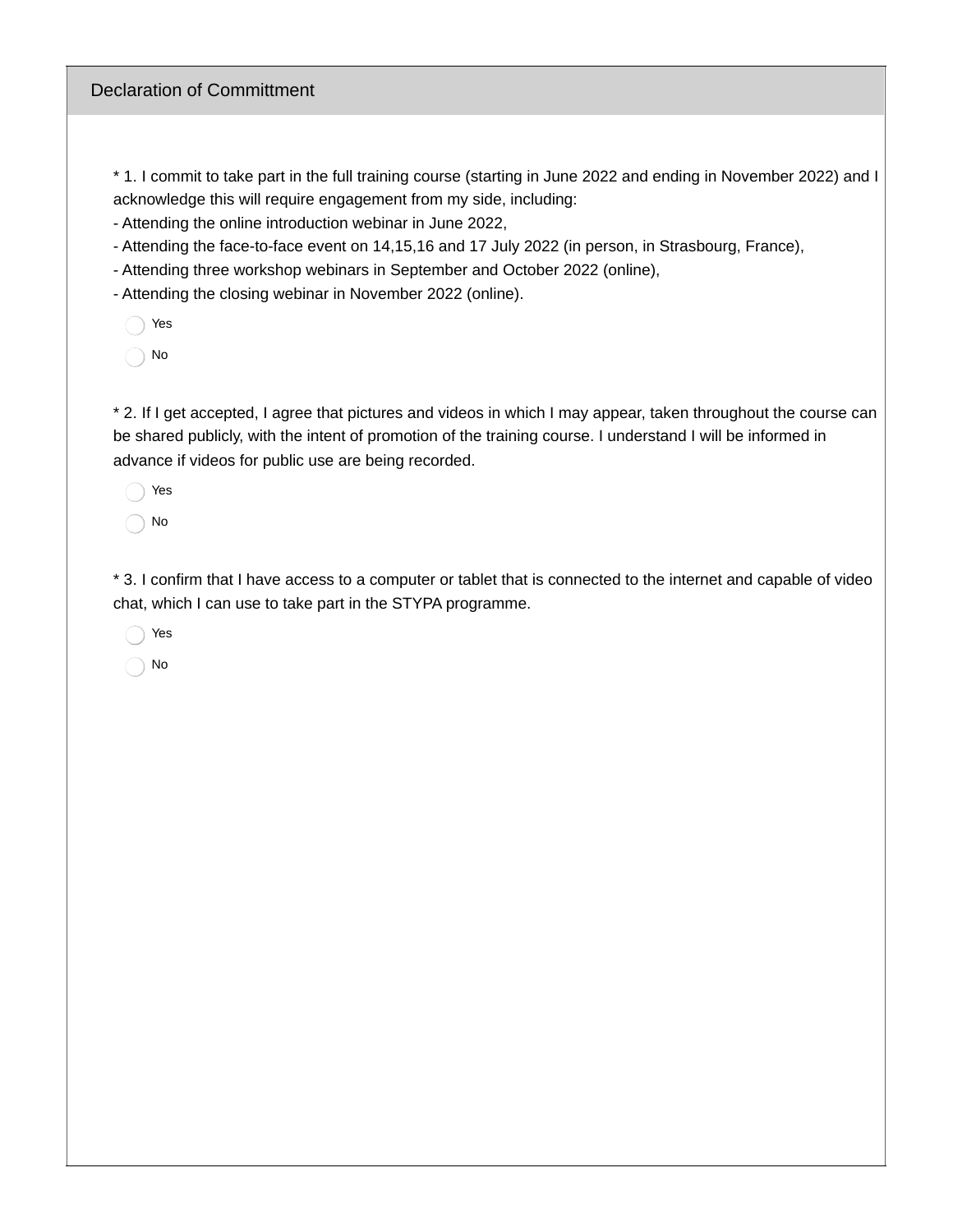| <b>General Information</b>                                                                                                                                                                                                                                                                                                                                                                                                                                                                                                                                                                                                                                                                                                                                                                                                                                              |  |  |
|-------------------------------------------------------------------------------------------------------------------------------------------------------------------------------------------------------------------------------------------------------------------------------------------------------------------------------------------------------------------------------------------------------------------------------------------------------------------------------------------------------------------------------------------------------------------------------------------------------------------------------------------------------------------------------------------------------------------------------------------------------------------------------------------------------------------------------------------------------------------------|--|--|
| * 4. First Name:                                                                                                                                                                                                                                                                                                                                                                                                                                                                                                                                                                                                                                                                                                                                                                                                                                                        |  |  |
| 5. Middle Name (if applicable):                                                                                                                                                                                                                                                                                                                                                                                                                                                                                                                                                                                                                                                                                                                                                                                                                                         |  |  |
| * 6. Last name:                                                                                                                                                                                                                                                                                                                                                                                                                                                                                                                                                                                                                                                                                                                                                                                                                                                         |  |  |
| * 7. Please indicate if you are:<br>Employee of a patient organisation<br>Family member/carer of a patient with a chronic and/or<br>lifelong illness/condition not affiliated with a patient<br>Volunteer of a patient organisation<br>organisation<br>Patient with a chronic and/or lifelong illness/condition who<br>Family member/carer of a patient with a chronic and/or<br>is affiliated with a patient organisation<br>lifelong illness/condition affiliated with a patient organisation<br>Patient with a chronic and/or lifelong illness/condition who<br>None of the above (I am not a patient or family<br>is not affiliated with a patient organisation<br>member/carer of a patient nor am I involved in a patient<br>organisation as either employee or volunteer). If this is the<br>case, please be aware that you are not eligible for this<br>Course! |  |  |
| * 8. Please indicate the chronic and/or lifelong illness/condition you are representing?                                                                                                                                                                                                                                                                                                                                                                                                                                                                                                                                                                                                                                                                                                                                                                                |  |  |
| 9. If you are a staff member or volunteer of a patient organisation, please provides us with the following<br>information:<br>Organisation name (in<br>English):<br>Contact details (address,                                                                                                                                                                                                                                                                                                                                                                                                                                                                                                                                                                                                                                                                           |  |  |
| website, etc):<br>Your title within the<br>organisation:<br>Your current responsibility                                                                                                                                                                                                                                                                                                                                                                                                                                                                                                                                                                                                                                                                                                                                                                                 |  |  |
| and duties:                                                                                                                                                                                                                                                                                                                                                                                                                                                                                                                                                                                                                                                                                                                                                                                                                                                             |  |  |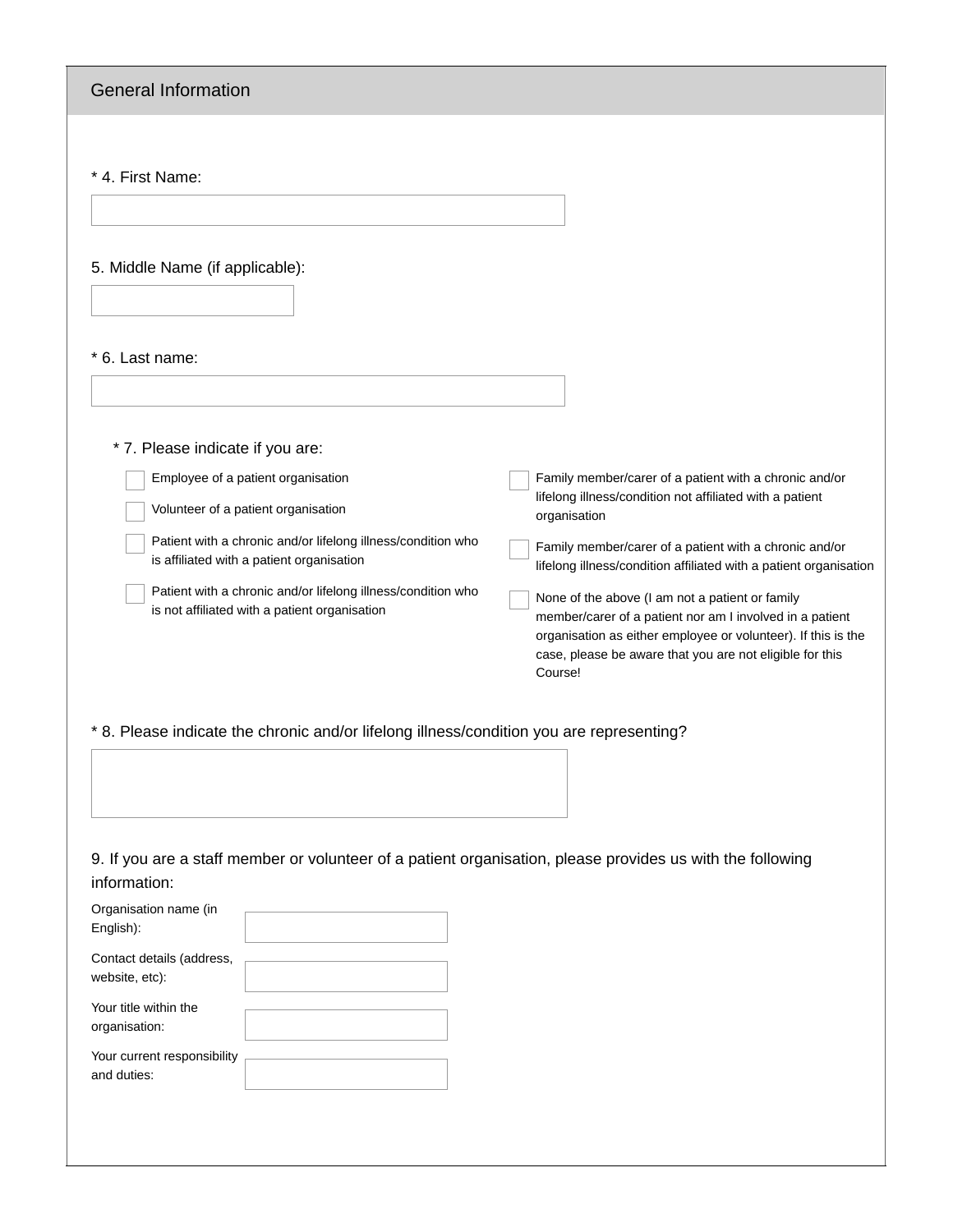| * 10. Date of birth (day-month-year): |  |
|---------------------------------------|--|
|---------------------------------------|--|

\* 11. Nationality:

\* 12. Country of residence:

\* 13. Mobile phone number:

\* 14. Email address:

:

| * 15. Confirm email address:                              |  |  |
|-----------------------------------------------------------|--|--|
|                                                           |  |  |
| * 16. How did you hear about the Summer Training Course?  |  |  |
| EPF event (while attending a conference, workshop, etc.): |  |  |
| Social media                                              |  |  |
| Through a friend, colleague, or professional contact      |  |  |
|                                                           |  |  |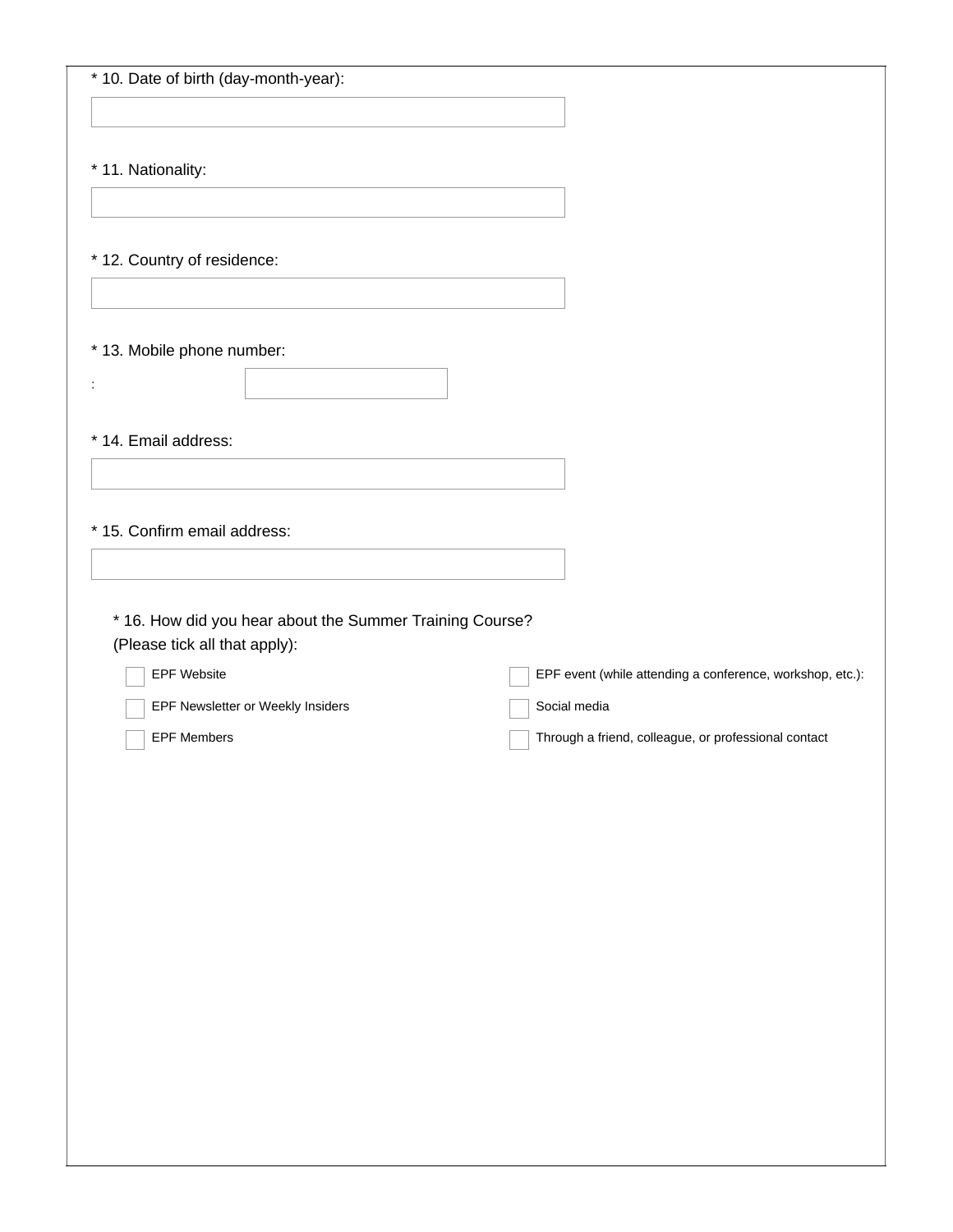| Logistic Information Should You Get Accepted to the Course                                                                                                                             |                                                                                                                |  |
|----------------------------------------------------------------------------------------------------------------------------------------------------------------------------------------|----------------------------------------------------------------------------------------------------------------|--|
|                                                                                                                                                                                        |                                                                                                                |  |
| * 17. What will be your city and country of departure, going to Strasbourg, France for the face-to-face event,<br>should you get accepted to participate in STYPA 2022?                |                                                                                                                |  |
|                                                                                                                                                                                        |                                                                                                                |  |
| 18. Would you prefer a slim fit or a regular fit T-shirt?                                                                                                                              |                                                                                                                |  |
| Slim fit                                                                                                                                                                               |                                                                                                                |  |
| Regular fit                                                                                                                                                                            |                                                                                                                |  |
| * 19. What size T-shirt do you wear?                                                                                                                                                   |                                                                                                                |  |
| XS                                                                                                                                                                                     | XL                                                                                                             |  |
| S                                                                                                                                                                                      | XXL                                                                                                            |  |
| M                                                                                                                                                                                      | <b>XXXL</b>                                                                                                    |  |
| L                                                                                                                                                                                      | 4XI                                                                                                            |  |
| Other (please specify)                                                                                                                                                                 |                                                                                                                |  |
|                                                                                                                                                                                        |                                                                                                                |  |
| * 20. Would you need a personal assistant to accompany you to the face-to-face event in Strasbourg? (This<br>question is necessary to ensure we can accommodate everybody accordingly) |                                                                                                                |  |
| Yes                                                                                                                                                                                    |                                                                                                                |  |
| No                                                                                                                                                                                     |                                                                                                                |  |
| Other (please specify)                                                                                                                                                                 |                                                                                                                |  |
|                                                                                                                                                                                        |                                                                                                                |  |
| potential accommodation (fridge for medications, wheelchair accessible room etc.)?                                                                                                     | 21. Do you have any specific requirements for your condition, that we need to take into account regarding your |  |
| Yes                                                                                                                                                                                    |                                                                                                                |  |
| No                                                                                                                                                                                     |                                                                                                                |  |
| Other (please specify)                                                                                                                                                                 |                                                                                                                |  |
|                                                                                                                                                                                        |                                                                                                                |  |
|                                                                                                                                                                                        |                                                                                                                |  |
|                                                                                                                                                                                        |                                                                                                                |  |
|                                                                                                                                                                                        |                                                                                                                |  |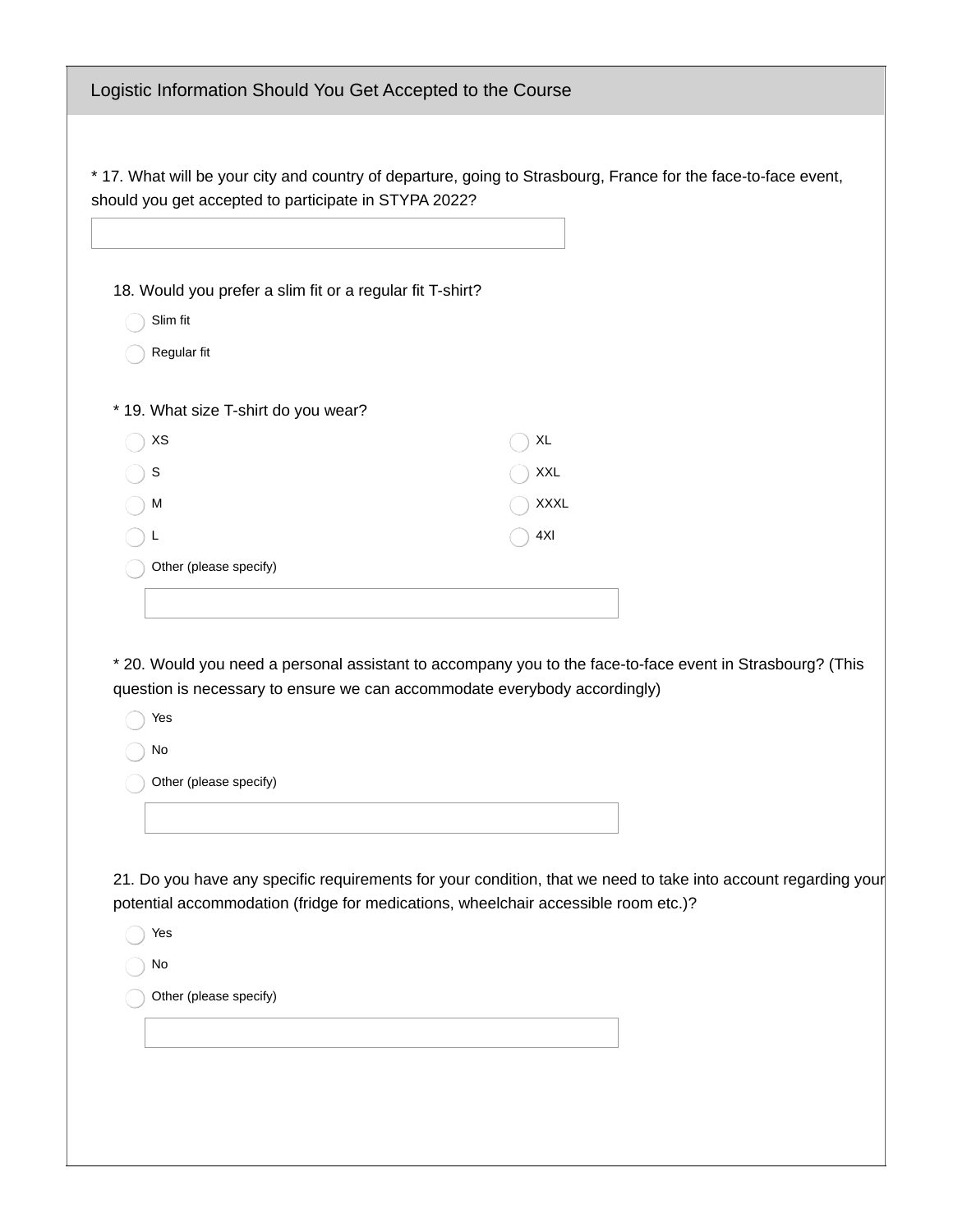### Language

\* 22. Please rate your English language **READING, WRITING AND SPEAKING** skills. Please be reminded that applicants must have a working knowledge of the English language (at least at an upper intermediate level or B2 Common European Framework of Reference for Languages (CEFR).

C2 Advanced

C1 Very Good

B2 Upper intermediate

| A1 Basic |
|----------|
| None     |

A2 Elementary

B1 Lower Intermediate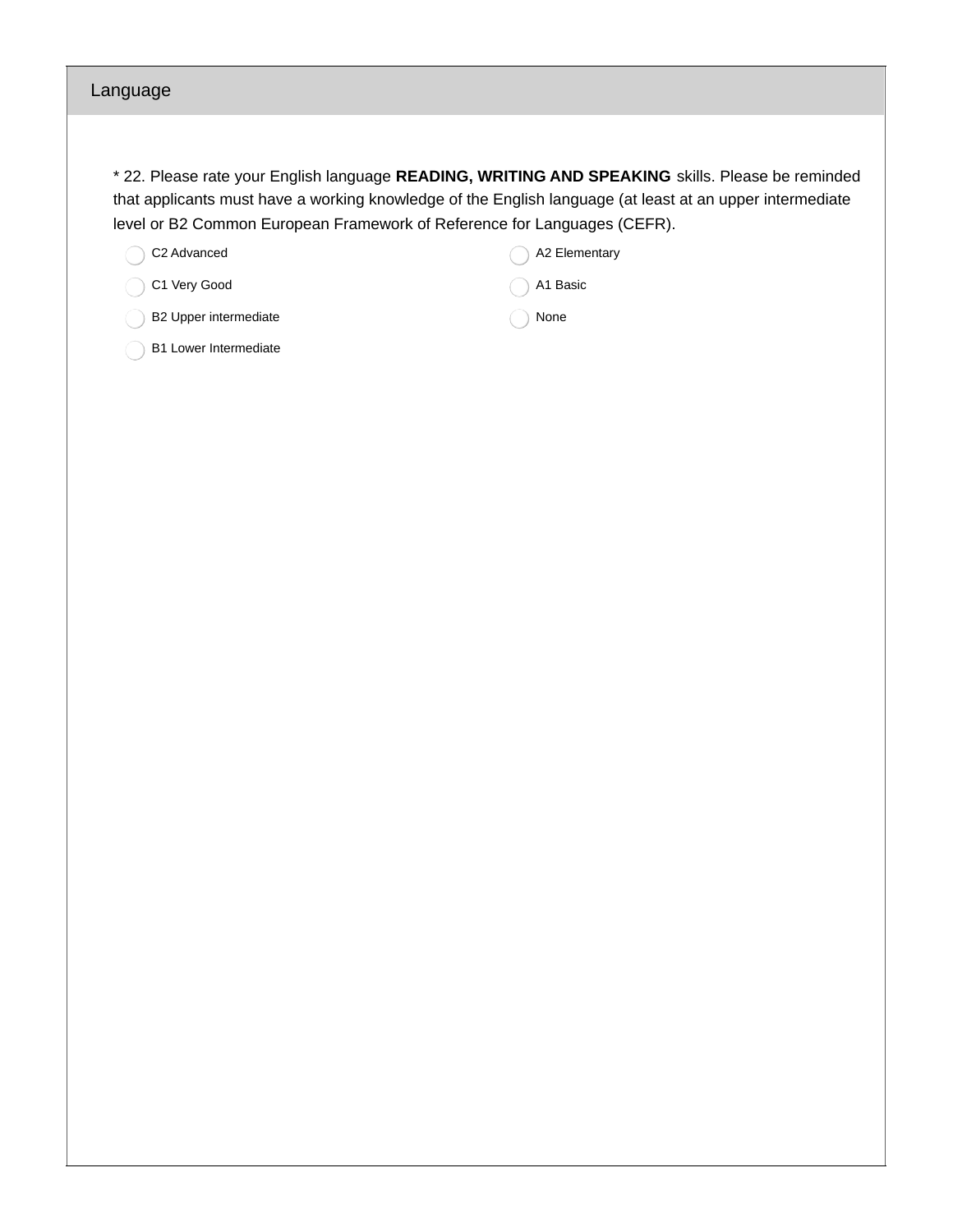### Motivation

\* 23. Please answer the questions below either in a motivational letter or in a short video. If you wish to write a letter, please limit your response to 3000 characters (approximately 500 words) and if you wish to record a video, please limit it to 2min maximum, addressing the same questions. To upload your video, please use one of the following video platforms (www.youtube.com, www.vimeo.com or www.streamable.com) and paste your link in the box below.

Here are the questions you need to address:

- Why do you want to take part in this training course?
- Why are you interested in the topic of the sexual health and well-being of young patients?

\*Please, note that you can submit either a motivational letter or a video. The video is not compulsory, but it will help the selection committee to better assess your application.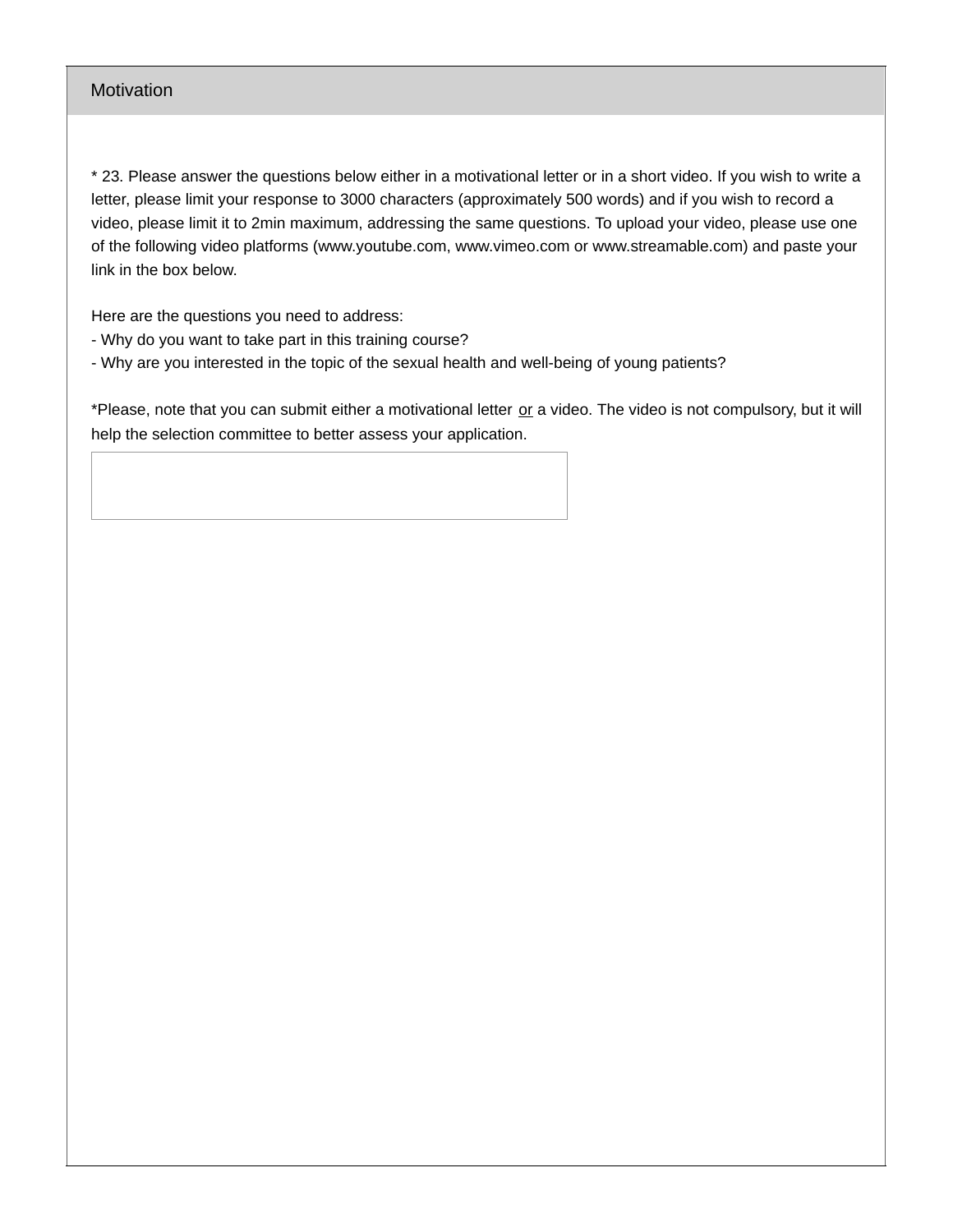## Other Specific Requirements

\* 24. EPF is committed to equal opportunities and will endeavour to reasonably accommodate the specific needs of applicants with disabilities, medical conditions, and/or family circumstances that may have an impact on day-to-day activities, so they may participate in and successfully complete the EPF training course, within the abilities and budget of EPF. Please, describe if you have any specific needs.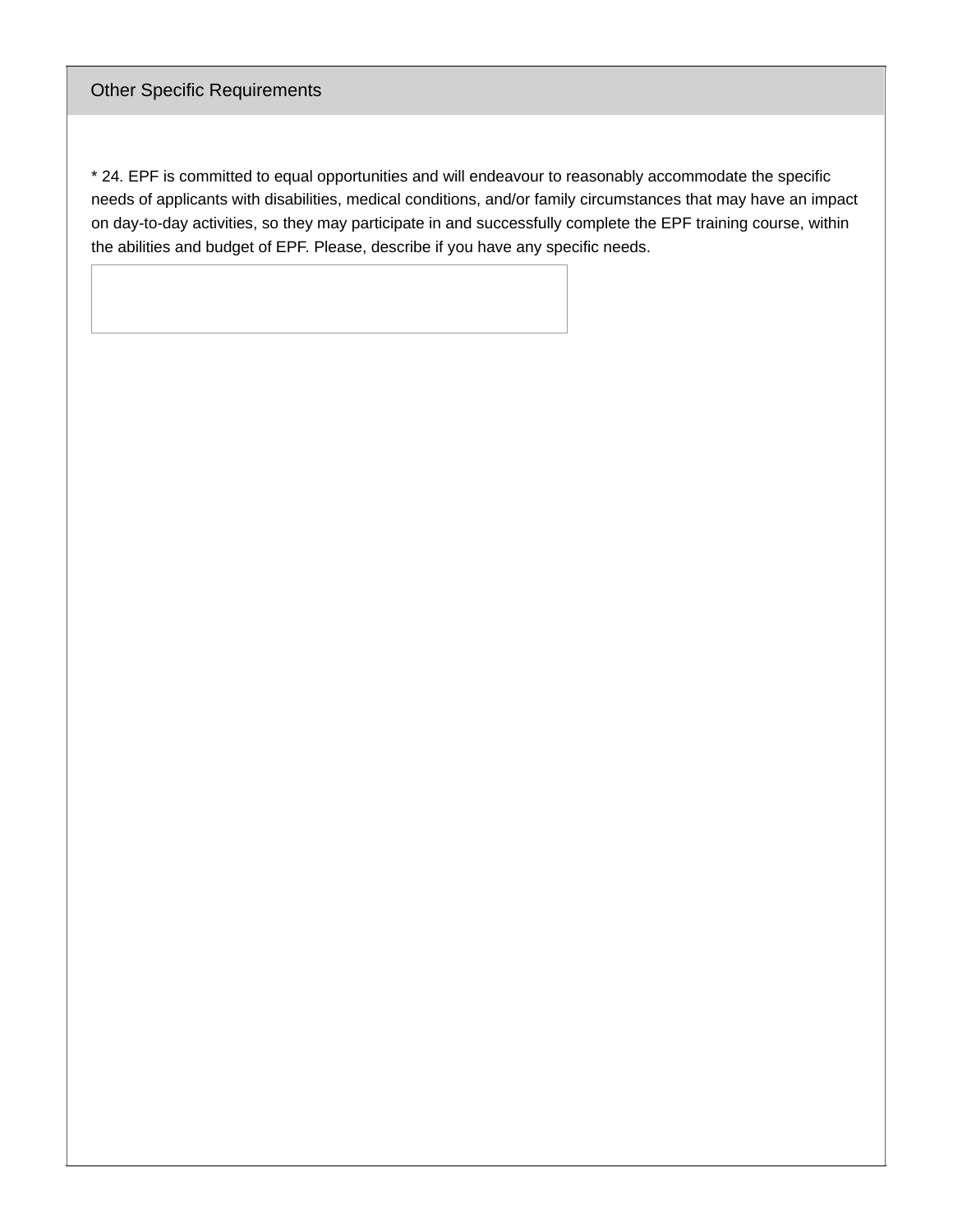By clicking "Accept" at the end of this page, the Applicant agrees to the Terms and Conditions of EPF **and this course.**

**You can find the EPF [Privacy](https://www.eu-patient.eu/about-epf/epf-privacy-policy/) Policy here.**